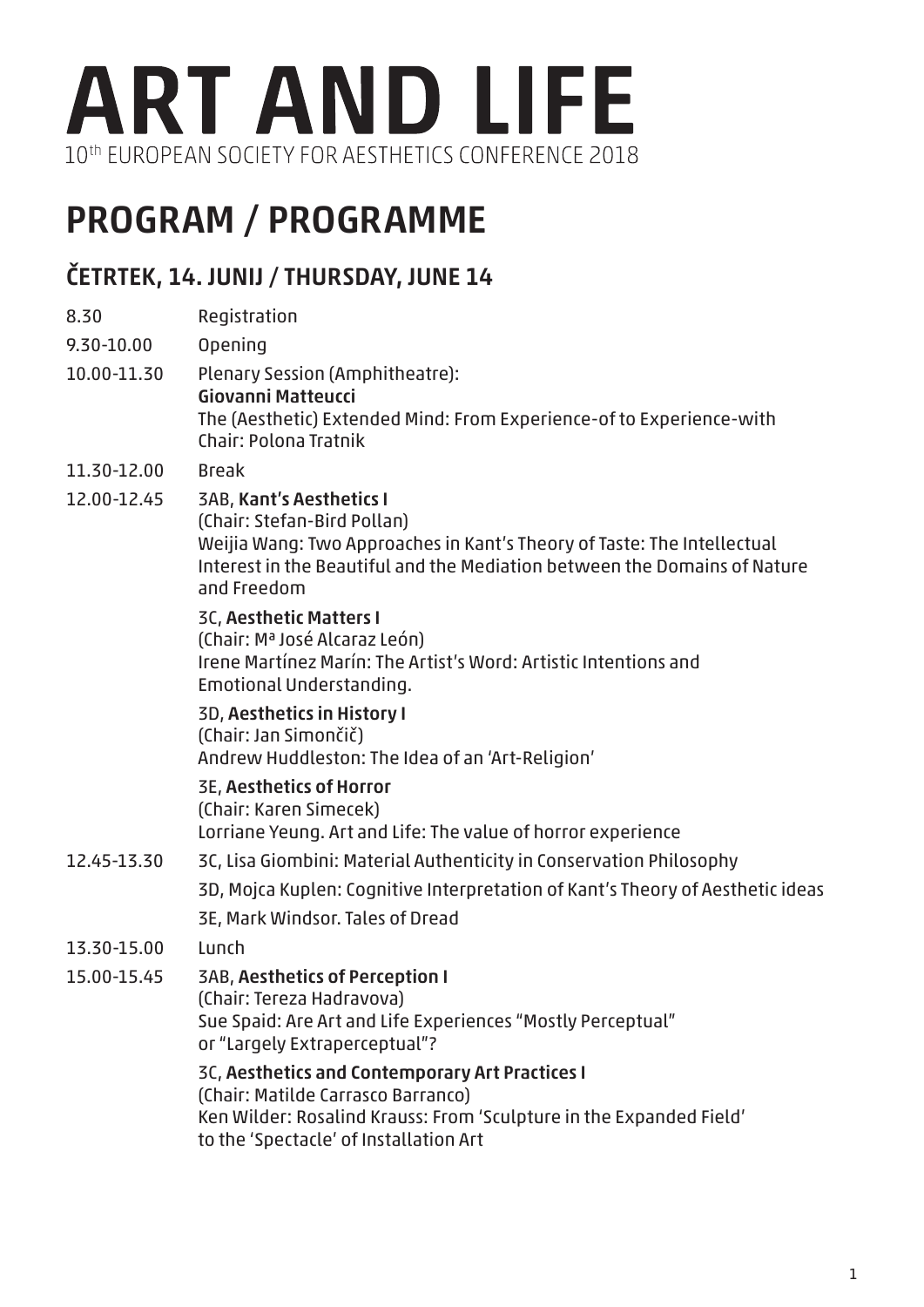|             | 3D, Philosophy of Literature<br>(Chair: Kalle Puolakka)<br>Sebastian Müngersdorff: Kafka, Blanchot and the dedication of life to literature                                  |
|-------------|------------------------------------------------------------------------------------------------------------------------------------------------------------------------------|
|             | <b>3E, Aesthetics of Design</b><br>(Chair: Connell Vaughan)<br>Laura T. Di Summa-Knoop: Fashion as Play                                                                      |
| 15.45-16.30 | 3AB, Errol Lord: The Nature of Perceptual Expertise and the Rationality<br>of Criticism                                                                                      |
|             | 3C, Pol Capdevila: Poetics of History in Contemporary Art                                                                                                                    |
|             | 3D, Stephen Chamberlain: Literary Realism and the Significance of Life                                                                                                       |
|             | 3E, Zhuofei Wang: Atmospheric Experience and Design                                                                                                                          |
| 16.30-16.45 | <b>Break</b>                                                                                                                                                                 |
| 16.45-17.30 | <b>3AB, Aesthetics and the Self</b><br>(Chair: Adam Andrzejewski)<br>Dan Eugen Ratiu: The "Aesthetics of Existence": Art as a Model of<br>Self-Invention in Last Foucault    |
|             | 3C, Philosophy of Pictures<br>(Chair: Francisca Pérez Carreño)<br>Marco Arienti: Some concerns with experimentalism about depiction:<br>the case of separation seeing-in     |
|             | <b>3D, Empirical Aesthetics</b><br>(Chair: Zhuofei Wang)<br>Melvin Chen: To Chuck or Not to Chuck? Túngara Frogs & Evolutionary<br>Responses to the Puzzle of Natural Beauty |
|             | <b>3E, Aesthetic Matters II</b><br>(Chair: Stella Aslani)<br>Aljosa Kravanja: Mixed-Signal Aesthetic Attitudes                                                               |
| 17.30-18.15 | 3AB, Vitor Guerreiro: The unity of our aesthetic life                                                                                                                        |
|             | 3C, Claire Anscomb: The Epistemic Value of Photographs in the Age<br>of New Theory                                                                                           |
|             | 3D, Jerzy Luty: Do animal make art or the evolutionary continuity<br>of species: a case for uniqueness                                                                       |
|             | 3E, Joerg Fingerhut and Javier Gomez-Lavin: The Aesthetic Self                                                                                                               |
| 18.30-20.00 | <b>ESA General Assembly (Amphitheatre)</b>                                                                                                                                   |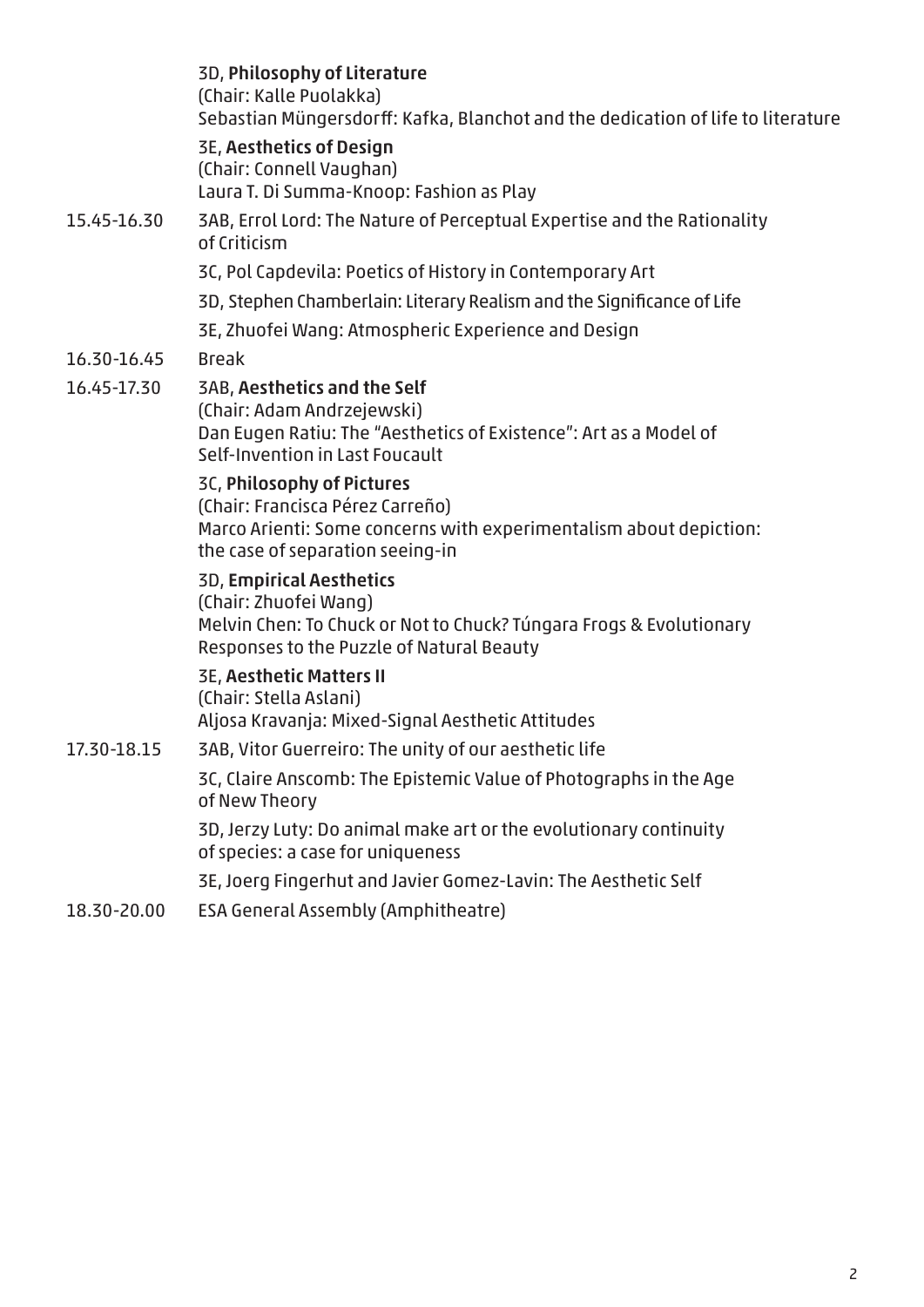

## PROGRAM / PROGRAMME

#### PETEK, 15. JUNIJ / FRIDAY, JUNE 15

| 9.15-10.00   | <b>3AB, Aesthetics of Music I</b><br>(Chair: Alessandro Bertinetto)<br>Eran Guter and Inbal Guter: "Time made audible": A critique of Susanne<br>Langer's view of musical temporality |
|--------------|---------------------------------------------------------------------------------------------------------------------------------------------------------------------------------------|
|              | 3C, Aesthetics and Hermeneutics<br>(Chair: Kalle Puolakka)<br>Marcello Ruta: Hermeneutics and the Performative Turn - The Unfruitfulness<br>of a Complementary Characterization       |
|              | 3D, Aesthetics of Film and Photography I<br>(Chair: Karen Simecek)<br>Stefan Bird-Pollan: Making Skepticism Bearable: Cavell's Aesthetic of Film                                      |
|              | <b>3E, Aesthetics and Ethics</b><br>(Chair: Polona Tratnik)<br>Lev Kreft: From Universalism to Singularity, from Singularity to Moralization                                          |
| 10.00-10.45  | 3AB, Tiago Sousa: An expressionist Hanslick? The performer's intimacy in<br>On the Musically Beautiful                                                                                |
|              | 3C, Andreas Vrahimis: Wittgenstein and Heidegger against aestheticism                                                                                                                 |
|              | 3D, Philip Mills: The Politics of Poetic Language: An Analysis of Jean-Luc<br><b>Godard's Alphaville</b>                                                                              |
|              | 3E, Alfred Archer and Benjamin Matheson: When Artists Fall:<br>On Admiring the Immoral                                                                                                |
| 10.45-11:30  | 3C, Pauline von Bonsdorff: Sharing and dialogue: aesthetic communication<br>with non-speaking others                                                                                  |
|              | 3D, Abel Franco: The 'Beauty' of the Viewer's Emotions As the Aesthetic<br>Value of Film                                                                                              |
|              | 3E, Washington Morales: Naturalization and reification of the human global<br>subjective experience in some forms of scientific and technological art                                 |
| <b>Break</b> | $11:30 - 12.00$                                                                                                                                                                       |
| 12.00-12.45  | <b>3AB, Aesthetics and Contemporary Art Practices II</b><br>(Chair: Jan Simončič)<br>Matthew Rowe: Minimalism: Empirical and Contextual, Aesthetic and Artistic                       |
|              | 3C, Kant's Aesthetics II<br>(Chair: Alessandro Bertinetto)<br>Jose Luis Fernandez: Kant's Feeling: Why Judgments of Taste are De Dicto<br>and Not De Re                               |
|              | 3D, Everyday Aesthetics I<br>(Chair: Lev Kreft)<br>Eda Keskin: Everyday Aesthetics and Empathy Development                                                                            |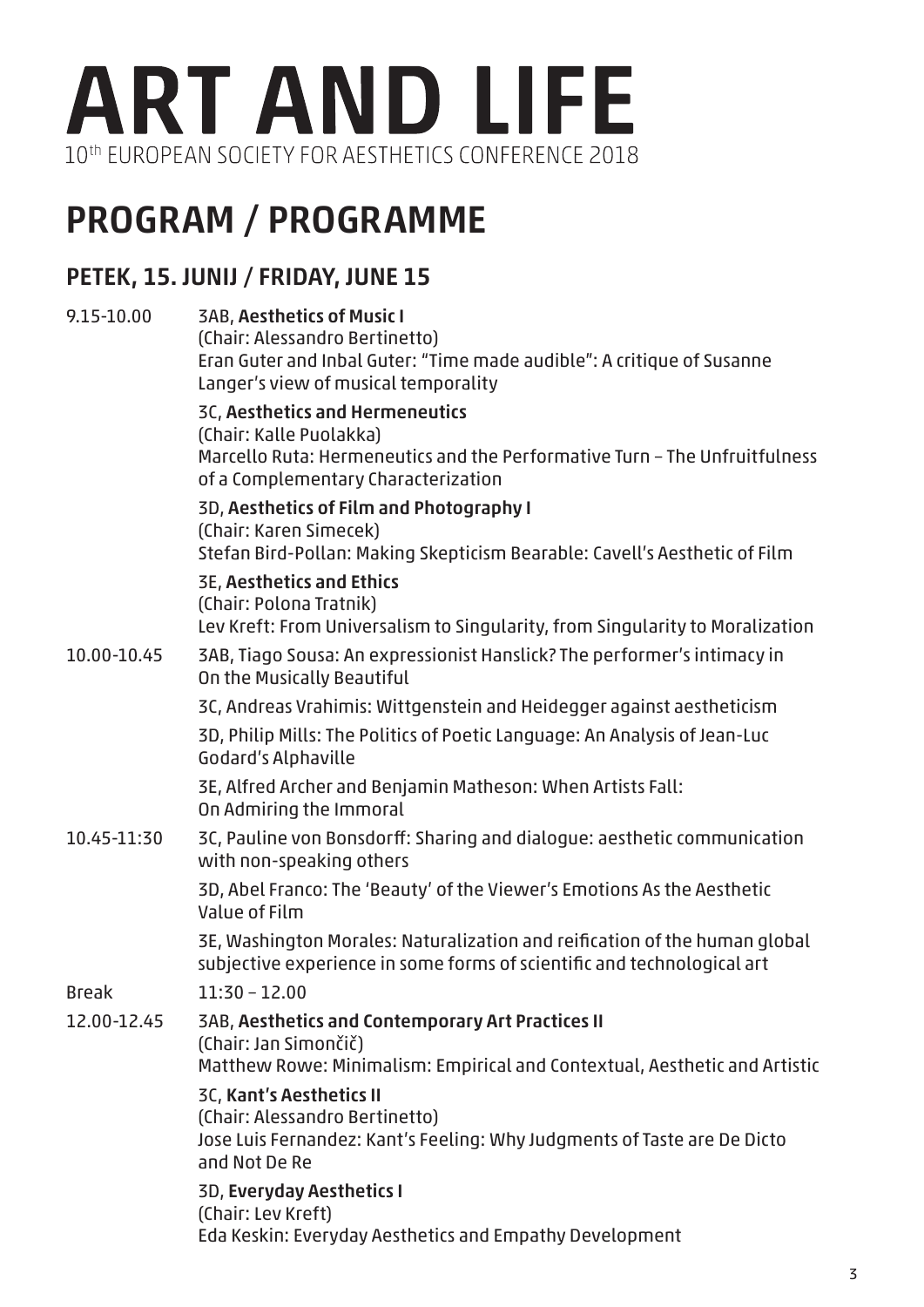| 12.45-13.30 | 3AB, Elisa Caldarola: Works of Conceptual Art and The Execution of Ideas                                                                                             |
|-------------|----------------------------------------------------------------------------------------------------------------------------------------------------------------------|
|             | 3C, Dan O'Brien: Cubism and Kant                                                                                                                                     |
|             | 3D, Matti Tainio: Art of Running. Distance Running and the Artistic in<br>Everyday life                                                                              |
| 13.30-15:00 | Lunch                                                                                                                                                                |
| 15.00-16.30 | Plenary Session (Amphitheatre):<br>Robert Hopkins: The Sculpted Image Chair: Matilde Carrasco Barranco                                                               |
| 16.30-16.45 | <b>Break</b>                                                                                                                                                         |
| 16.45-17.30 | <b>3AB, Philosophy of Perception II</b><br>(Chair: Kalle Puolakka)<br>Clotilde Torregrossa. What Happens When You Are Not Looking                                    |
|             | 3C, Aesthetics of Film and Photography II                                                                                                                            |
|             | (Chair: Polona Tratnik)                                                                                                                                              |
|             | Salvador Rubio Marco: Manipulating the Spectator's Moral Judgments:<br>a Criticism of the Cognitivist Approach in Cinema                                             |
|             | <b>3D, Aesthetics of Television</b>                                                                                                                                  |
|             | (Chair: Connell Vaughan)<br>Iris Vidmar: How Fictional Can It Get? Depiction Of Real Life In Contemporary<br>Crime Fiction                                           |
|             | <b>3E, Aesthetic Matters III</b>                                                                                                                                     |
|             | (Chair: Iris Vidmar)                                                                                                                                                 |
|             | Mª José Alcaraz León: Reasons for Aesthetic Judgement?                                                                                                               |
| 17.30-18.15 | <b>3AB, Michalle Gal. The Visuality of Metaphors</b>                                                                                                                 |
|             | 3C, Marta Benenti and Giovanna Fazzuoli: Experiencing the Making<br>Paintings by Paolo Cotani, Marcia Hafif and Robert Ryman                                         |
|             | 3D, Adam Andrzejewski and Mateusz Salwa: Aesthetic Appreciation<br>of TV Series                                                                                      |
|             | 3E, Remei Capdevila Werning: "Roots Firmly in Place" and "Arms<br>Outstretched to the Rest of the World": Architectural Aesthetics and Local<br>and Global Strivings |
| 20:00       | <b>ESA Conference Dinner</b><br>Restavracija Rotovž                                                                                                                  |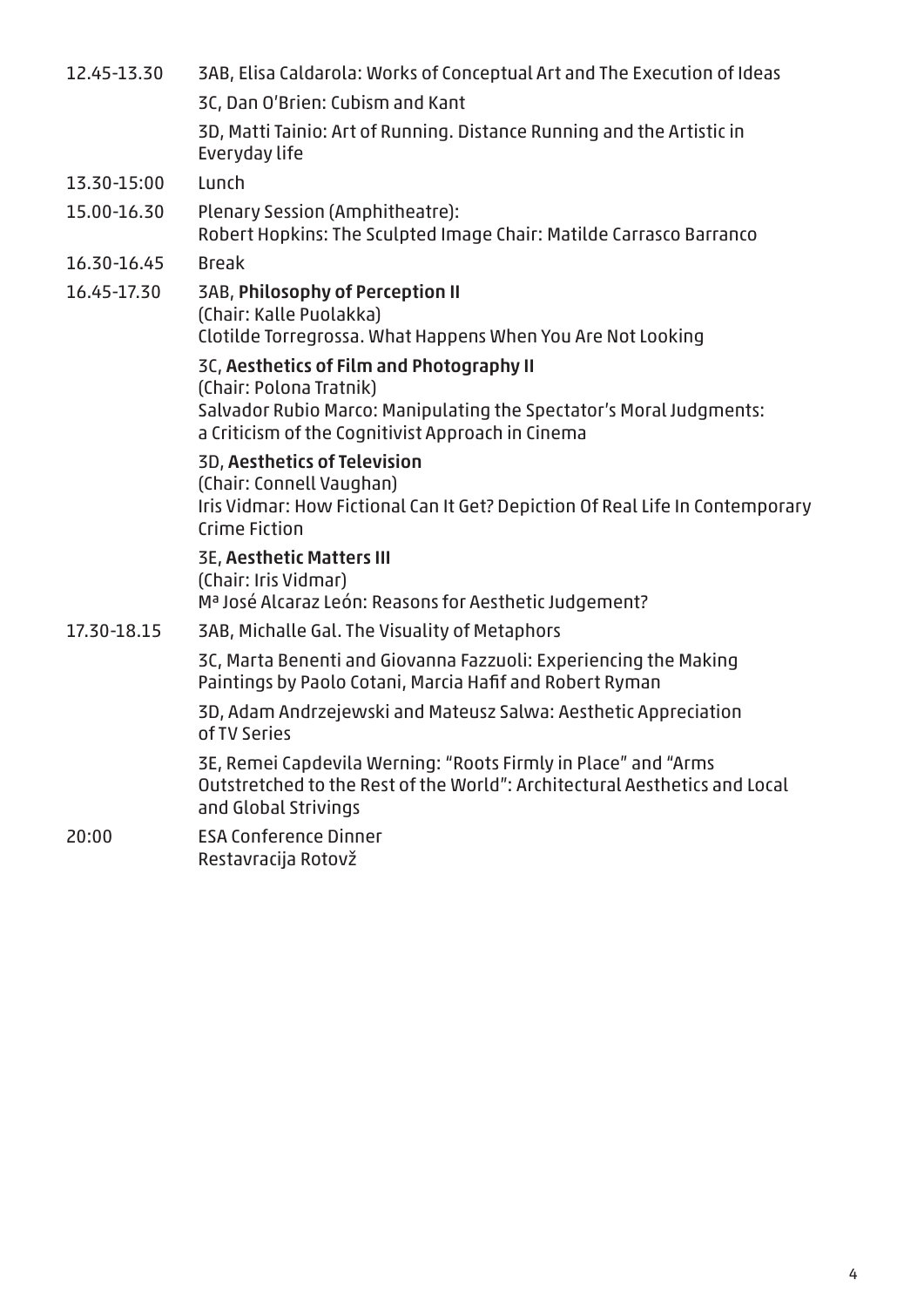

## PROGRAM / PROGRAMME

#### SOBOTA, 16. JUNIJ / SATURDAY, JUNE 16

#### 9.15-10.00 3AB, Aesthetics and Contemporary Art Practices III (Chair: Stella Aslani) Polona Tratnik: Challenging the Biopolitical through Animal-Human Hybridization 3C, Everyday Aesthetics II (Chair: Dan-Eugen Ratiu) Gloria Luque Moya: Experiencing the Extraordinary of the Ordinary. Robert Bechtle's and Photorealism 3D, Aesthetics in History II (Chair: Lev Kreft) Una Popovic. The Birthplace of Aesthetics: Baumgarten on Aesthetical Concepts and Art Experience 3E, Aesthetic Matters IV (Chair: Alessandro Bertinetto) Jessica Jacques: Idées esthétiques et théâtre engagée: "Les quatre petites filles" de Pablo Picasso 10.00-10.45 3AB, Leszek Sosnowski: Aesthetic epoché as a tool for re-cognising a work of contemporary art 3C, Gioia Laura Iannili: What's the point of Everyday Aesthetics? An overall assessment 3D, Nicolò Pietro Cangini: Prose and Life. A comparison between Hegel's Aesthetic and the romantic poetic. 3E, Valentina Hribar Sorčan: La Vie et La Memoire 10.45-11.15 Break 11.15-12.00 3AB, Aesthetics of Music and Literature (Chair: Francisca Pérez Carreño) Nemesio García-Carril: Defending the type/token theory against Hazlett's argument 3C, Aesthetics and Art History (Chair: Ken Wilder) Jakub Stejskal: Substitution by Image: Philosophy v. Art History 3D, Aesthetic Matters V (Chair: Matilde Carrasco Barranco) Cain Todd: Aesthetic Emotions? The Prospects for an Aesthetic Neo-sentimentalism